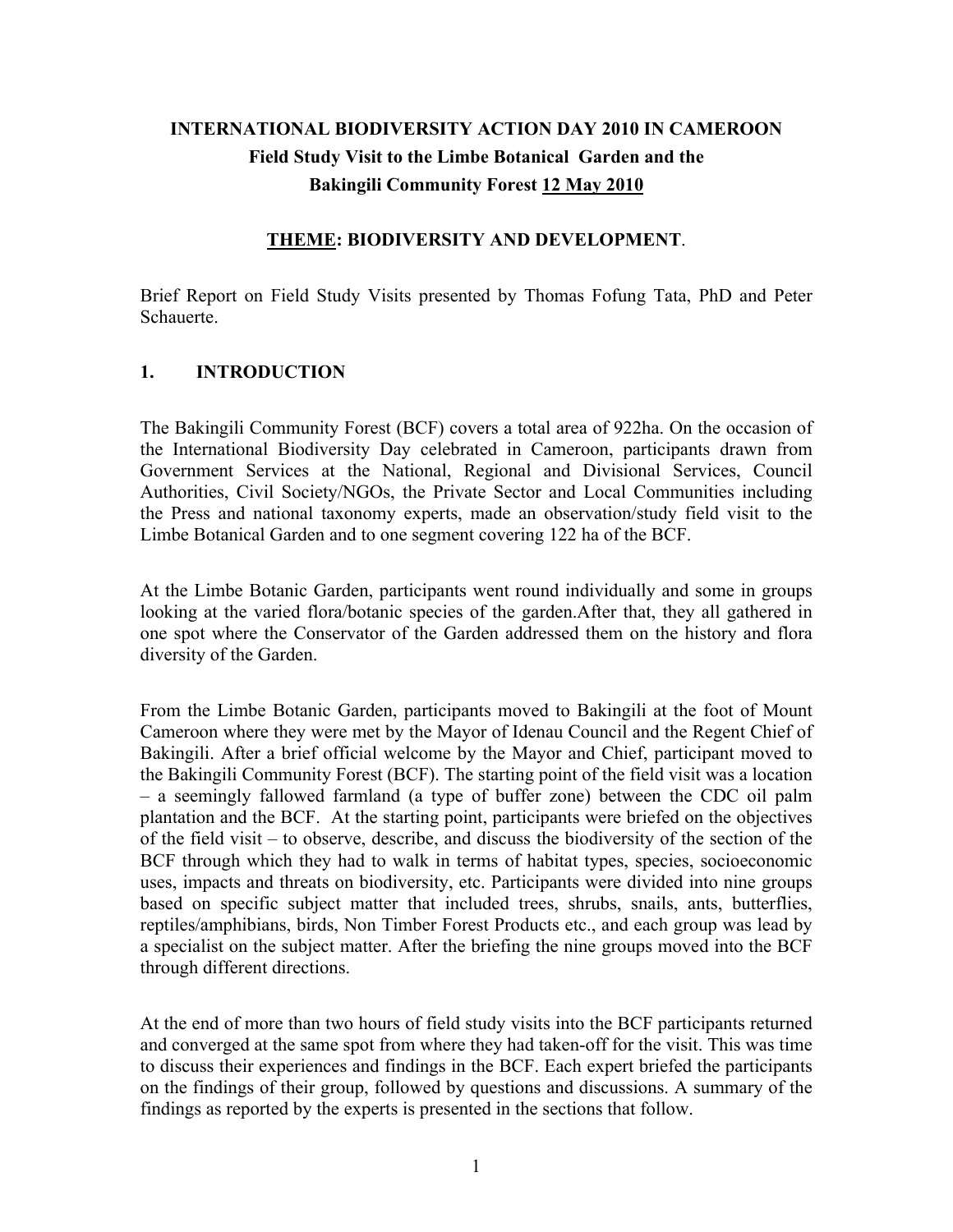### **2. ECOLOGY**

The Bakingili Community Forest (BCF) is a type a montane ecosystem that has suffered degradation. The area of the BCF can be divided into four ecological zones, namely:

i) The CDC Oil Palm plantation zone which extends on a gentle slope about one kilometre from the coastal Limbe-Idenau road towards the slopes of Mount Cameroon where the starting point of the field visit is located. The oil palm trees of the plantation are about two years old and the under-growth is characterised by "cover crop species" (Eupatorium sp., Costus sp,, Pteridium sp.) that fertilise the soil and reduce weeds invasion – thus reducing costs of human labour for clearing within the plantation.

ii) A seemingly fallowed farmland that starts from a gentle slope suddenly rising towards a secondary forest area. Noted in this zone are dispersed cassava and plantain crops, as well as various shrubs and herbs species (Euphorbia sp., Ficus sp., Asphilia sp., Musanga sp).

iii) A Transition Belt characterized by degraded secondary forest and long abandoned farmland (since the time of German colonialization in the 1900's). Various tree species (Pycnanthus angolensis, Alstonia congensis, Sterculia sp.) become progressively abundant and the area is characterized by typical forest undergrowth (Barteria fistulosa, Leea guinensis, and some ferns) as the ascent up the mountain increases.

iv) High Forest Belt as the ascent ended at a ridge which was the highest point of the visit. This zone is characterized by high forest tree species (up to 60 meters) with closed canopy that have little undergrowth and forest floor dominated by leaf litter – here little sunlight reached the forest floor and this zone is the least disturbed by human activities.

### **3. FLORA**

A During a survey in 1998 botanists found and identified 2435 different specis of plants, underlining the spectacular biodiversity in the region. During this field trip a total of 12 species belonging to 10 families were identified in the high forest belt, some of which providing interesting ecosystem services. *Leea guinensis* for example is used in the traditional medicine to treat cardiovascular problems. *Costus afer* or Spiral Ginger can be eaten when sucked like sugar cane. The native umbrella tree (*Musanga cecropioides*), important for providing shade, fuel wood and habitat for native insect species, was found to be threatened by the invasive species *Cecropia peltata*. The dried root of *Rauvolfia vomitaria* showed antipsychotic effects with minimal side effects in clinical studies. The boiled leaves of *Piper umbellatum* are being used as painkillers and demonstrated inhibitory abilities against toxic activities in clinical studies. One of the most stunning experiences for the participants was the discovery of a liana or water-vine (*Landolphia sp*.) which provided fresh and well tasting drinking water running out of its stem when being cut. Apart from these, the high forest belt is especially rich in timber tree species (Sapelli, Iroko, Bubinga, Bilinga, Ilomba etc.). The timber sector accounts for 40% of all exports from Cameroon and thus has a significant economic impact. The grass species *Afromomum sp*., which is constitutes a major part of elephant diet in the Mount Cameroon area, was also found.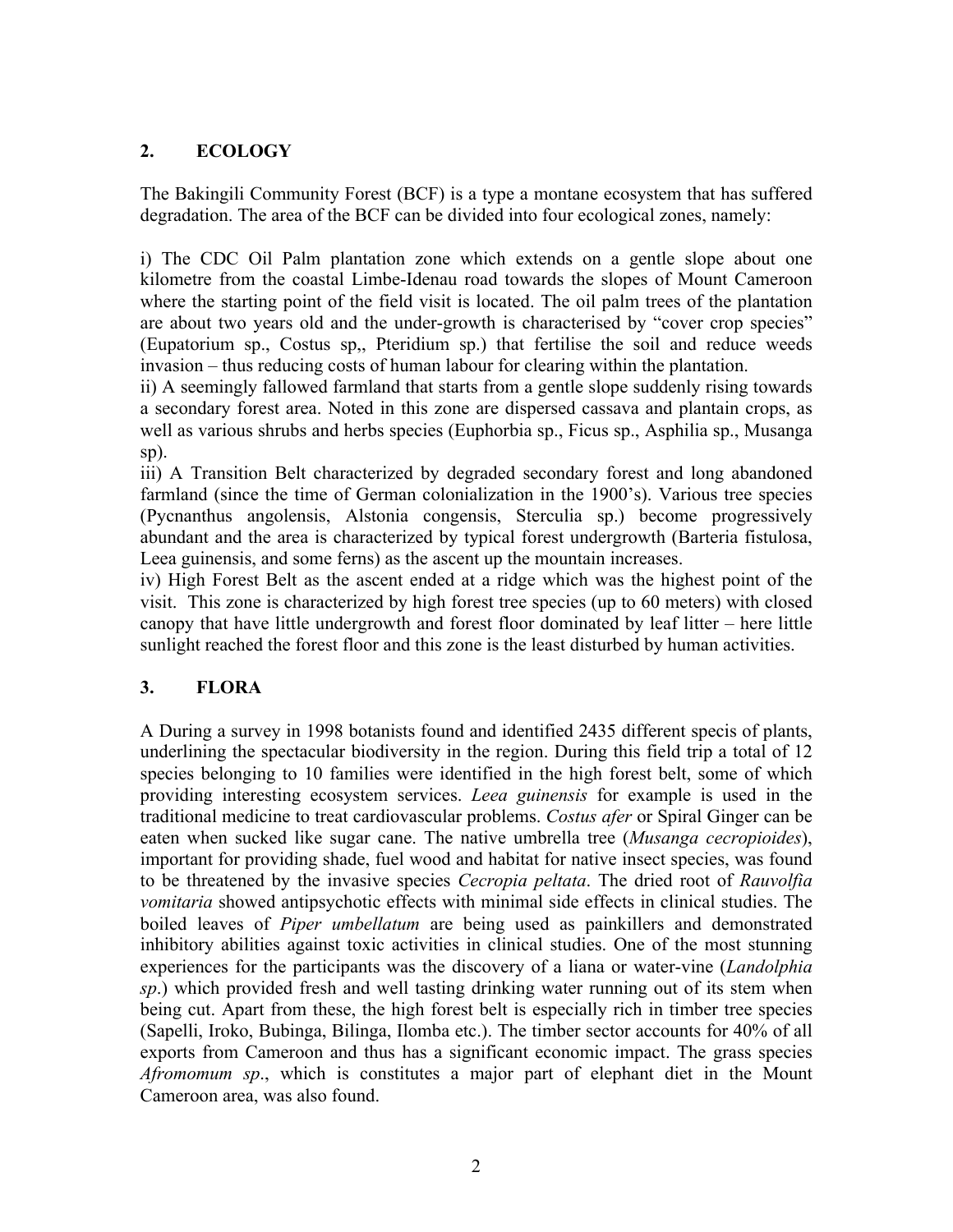#### **4. MAMMALS**

The Mount Cameroon region is well known for its highly diverse mammalian fauna (Black Colobus Monkey, Drill, Preuss's Monkey, Red-eared Nose-spotted monkey, Cameroon Soft-furred Mouse, Arrogant Shrew, Cameroon Climbing Mouse etc.) with a good number being endemic to the region. During the field trip not a single mammal could be spotted which might partly be due to the noise of our big group. But it appears, since mammals are especially vulnerable to habitat degradation and destruction, that the real degree of degradation was displayed by the absence of mammals. Intense anthropogenic activities lead to migration of mammals to undisturbed forest areas and thus exclude ecosystem services like bush meat hunting. Furthermore, there are certain plant species which depend on the presence of certain mammals for seed dispersal. The Makore tree for example does not only depend on the seed dispersal by elephants but the seeds will never germinate if they did not pass through the elephants guts. This tree is facing its extinction due to the absence of elephants in most parts of the country. If one part of such a symbiosis is being removed by human activities, the other part can no longer survive on its own. Even indirect observation (tracks, feeding traces and feces) could not reveal the presence of mammals in the BCF, again underlining the high degree of degradation in the area.

### **5. BIRDS, MOTHS/BUTTERFLIES**

Recent studies have revealed a 60% reduction in bird species and family richness from conversion of forest into plantations, with species of restricted range and high conservation status being replaced by those with extensive ranges and low conservation status. The visited ecosystem is under high pressure from agricultural encroachment, notably from the creation of plantations by CDC and the community forest is aiming at reducing this pressure.

The Mount Cameroon ecosystem is particularly rich in birds biodiversity with about 370 species recorded. Two of these are endemic to the region such as the Mount Cameroon Francolin (Francolinus camerunensis) and the Mount Cameroon Speirobs (Speirops melanocephalus). The loss of this mountain ecosystem will lead to the loss of these two species on the entire planet. Since observing birds with a big group is difficult and the time of the field visit around noon was resting time for many species, a total of "only" 25 species was identified. Amongst them were spectacular tropical birds like the Pied Hornbill, the Village Weaver, the Cameroon Sunbird and the Palmnut Vulture, three raptors (Long Crested Eagle, African Harrier Hawk and the Black Kite which is under threat in its European populations), and songbirds like the Banded Prinia and the Chattering Cysticola. Generally, the observed birds belong to two major feeding guilds providing important ecosystem services: frugivores for plant propagation through seed dispersal and insectivores for pollination. The insectivores also fulfill important functions in regulating insect populations. A loss of these functions could lead to the proliferation of insects, some of which could be devastating to agriculture as pests or even dangerous to humans and domestic animals as vectors of diseases. Therefore every species counts and all efforts should be put in to ensure their conservation and the maintenance of a balance in the ecosystem.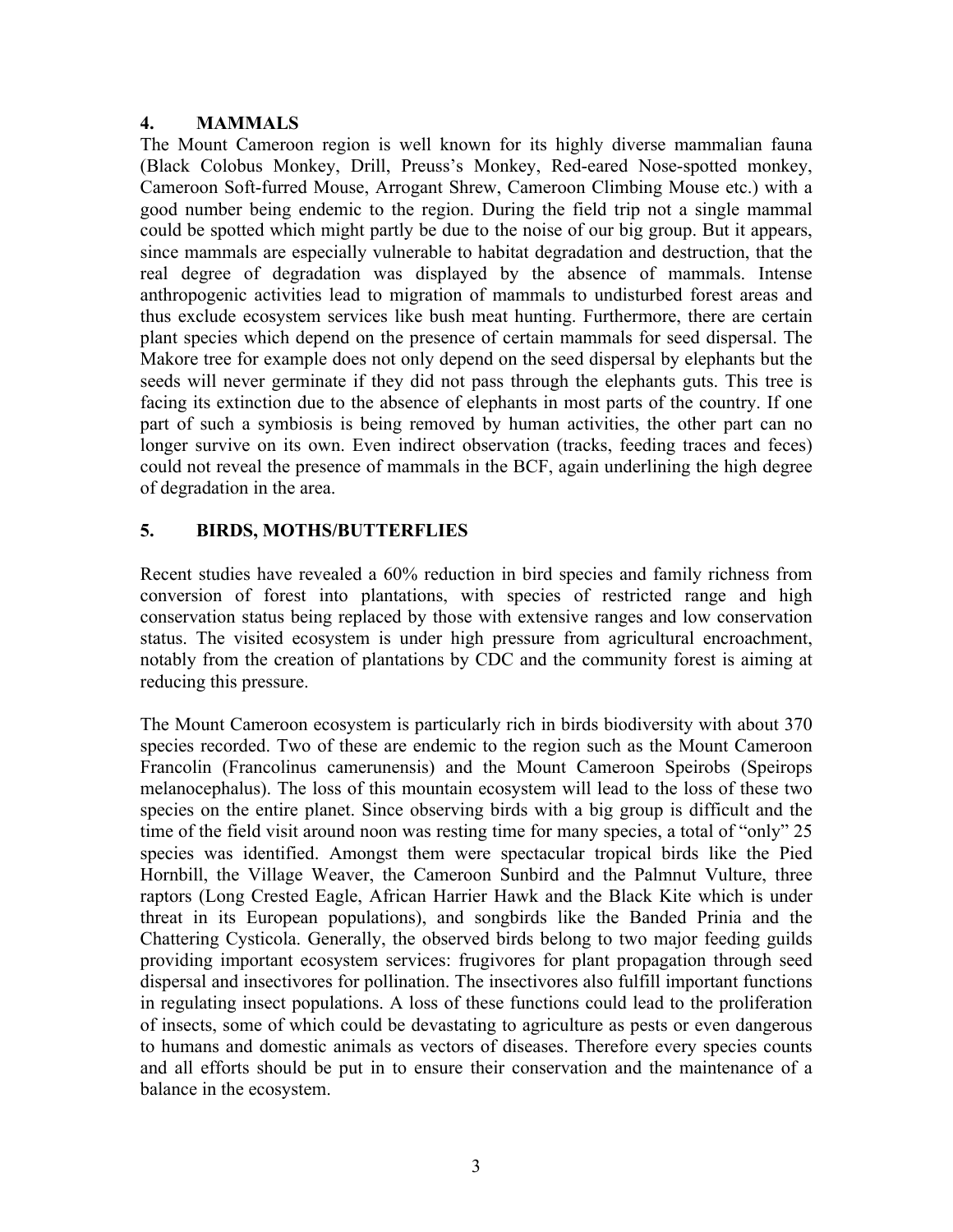There are butterfly and moths species found in the area, but their numbers have greatly reduced due to habitats loss that is attributed to chemicals being used by the CDC in the plantation.

## **6. Reptiles and Amphibians**

The habitat examined appeared to be suitable for some tree-frog species of the genus Phrynobatrachus sp. or some snakes like the Gaboon Viper, Green Mamba and Cobra. During the field visit we were unfortunately unable to identify any reptiles or amphibians. We got a glimpse of one lizard which disappeared immediately in the dense undergrowth making identification impossible, thus renaming it was the only option we had: *Lizardus bakingilensis*. Due to the absence of streams or ponds it was stated that the sighting of numerous frog or chameleon species was unlikely anyways. It was also stated that good management and thus protection of the remaining forest area could nevertheless help to provide a habitat for decent population of reptiles and amphibians.

## **7. Moths and butterflies**

Even though Cameroon is known as a country with high numbers of butterfly and moth species, only two species (one Pieridae and one Papilionidae) of butterflies could be found during our field visit. This alarmingly low diversity is most likely due to the extensive use of pesticides and herbicides in the plantations surrounding the BCF.

### **8. Ants**

Opposing to most of the other taxa examined, the ants were quite abundant and the number of species found was relatively high. Within the family Formidae (Ants), 6 subfamilys were identified, comprising 8 genus and 12 species (*Crematogaster sp*., *Polyrhachis militaris*, *Polyrhachis sp*., *Tetramorium aculeatum*, *Camponotus sp*., *Dorylus sp*., *Odontomachus sp*., *Pachycondyla tarsata*, *Tetraponera sp*., *Tapinoma sp*., *Pheidole sp.*). Besides the impressing diversity we were also able to observe a symbiosis between one of the ant species (*Aphomomyrmex afer*) and a tree species (*Leonardoxa Africana*). The tree has specialized structures that shelter ants and thus provides the ants with nesting sites and food via production of extrafloral nectar. The workers of the ants patrol young leaves in order to protect their host against herbivorous insects, thus creating a mutual association between the plant and the ant colony.

## **9. Non Timber Forest Products**

It was found that even a degraded forest like the BCF can still provide a good number of NTFP's but that further degradation is threatening these important ecosystem services for the local population. A total of 9 species could be identified of which 4 were edible species and 5 were medicinal plants. The edible species included *Myrianthus arboreus* (fruits), *Dacryodes edulis* or African Plum (fruits), *Piper guinensis* or bush pepper (fruits and leaves), and *Elacis guinensis* or Wild palm tree (fruits and wines). The medicinal species we found were *Fagara sp*. (tuberculosis), *Tabernaemontana sp.* (malaria), *Rauwolfia sp*. (Malaria), *Pycnanthus angolensis* (for women after birth), *Alstonia tongensis* (Malaria and to increase milproduction after birth).